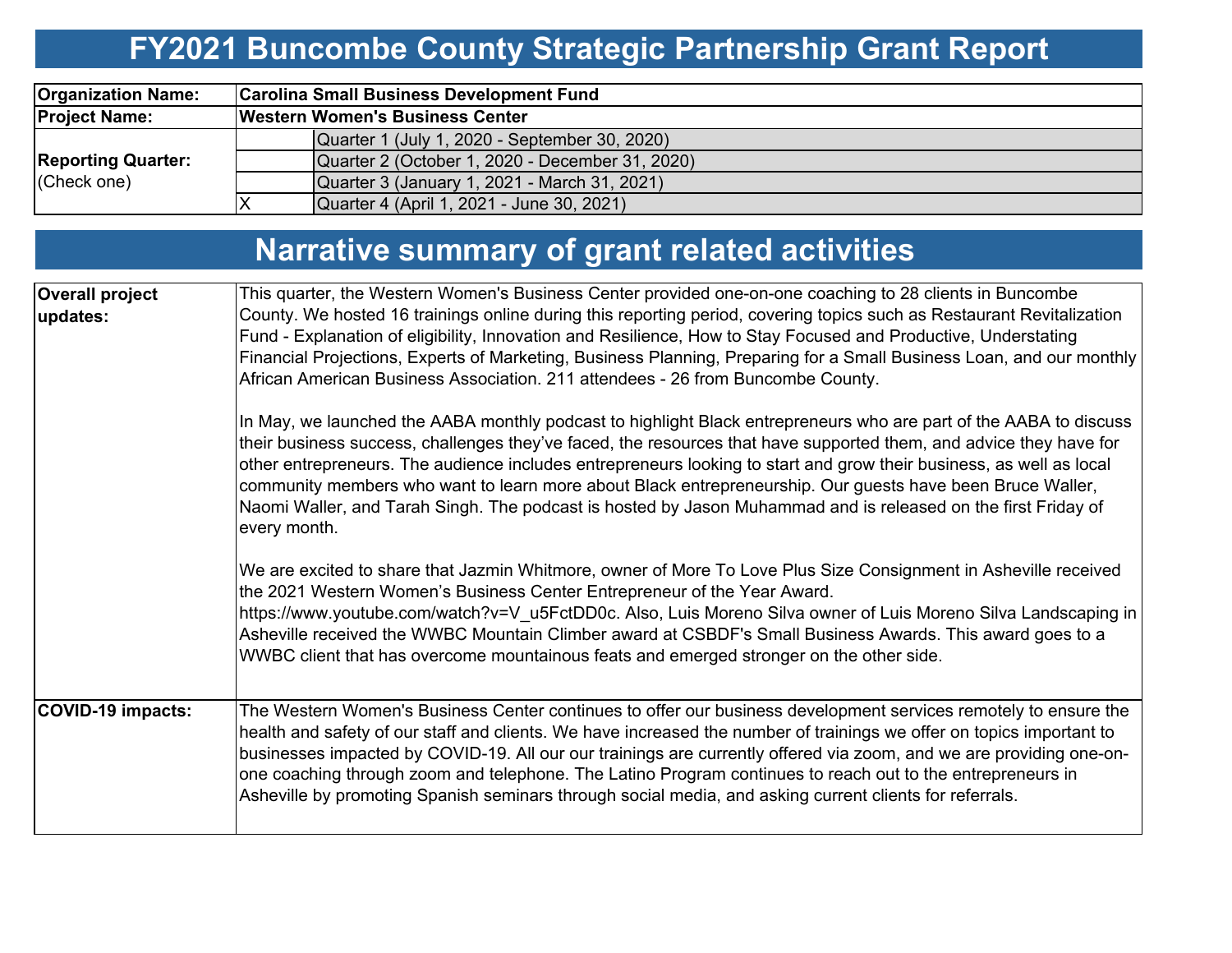| <b>Activities related to</b>                                          | We are proud to be partnering with the initiative to rebuild Black Wall Street with J. Hackett of Grind AVL. This                                                                                                                                                                                                                                                                                                                                                                                                                                                                                                                                                                                                                                                                                                                                                                                                                                                                                                                                                                                                                                                                                                                                                                                                                                                                                                                                                                                                                                                                                                                                  |
|-----------------------------------------------------------------------|----------------------------------------------------------------------------------------------------------------------------------------------------------------------------------------------------------------------------------------------------------------------------------------------------------------------------------------------------------------------------------------------------------------------------------------------------------------------------------------------------------------------------------------------------------------------------------------------------------------------------------------------------------------------------------------------------------------------------------------------------------------------------------------------------------------------------------------------------------------------------------------------------------------------------------------------------------------------------------------------------------------------------------------------------------------------------------------------------------------------------------------------------------------------------------------------------------------------------------------------------------------------------------------------------------------------------------------------------------------------------------------------------------------------------------------------------------------------------------------------------------------------------------------------------------------------------------------------------------------------------------------------------|
| increasing equity,                                                    | program aims to support 20 Black-owned businesses to earn \$250,000 in revenue in 2021. The Western Women's                                                                                                                                                                                                                                                                                                                                                                                                                                                                                                                                                                                                                                                                                                                                                                                                                                                                                                                                                                                                                                                                                                                                                                                                                                                                                                                                                                                                                                                                                                                                        |
| diversity and inclusion:                                              | Business Center provides coaching and training to participating businesses to help them reach these goals. We also<br>sponsored GrindFEST in June 2021, a celebration of Asheville's Black entrepreneurs<br>Provided equity tickets to approximately 35 attendees the 6th annual conference so all entrepreneurs could<br>attend, regardless of their ability to pay<br>We continue to offer the AABA online each month and have had 163 attendees at 12 sessions since July 2020.<br>Topics have included Making Money Through Federal Contracts, New Ways to Network, Keeping Your Business<br>Relevant in the Pandemic, and Scaling Your Business with Lead Magnets.<br>Our staff participated in outreach events to Black entrepreneurs. Our Associate Director presented virtually at the<br>Successful Transitions program in partnership with Self Help Credit Union in November. Also, in November, she<br>attended and served as a judge for an in-person business pitch event for Black youth at Grind AVL.<br>- Our Western Women's Business Center Director Zurilma Anuel was the featured guest at the BIPOC Raw in June<br>23 workshop, A Conversation Between People of Color - 26 attendees<br>- The WWBC and Latino Program participated in the HOLA Asheville Latino Festival on Satuday, June 18th, in which<br>500+ pleople of diverse backgrounds participated, in addition to having a strong Latino community presence. Our<br>booth attracted many participants and are working on reaching out to the Latino and non-Latino aspiring<br>entrepreneurs and business owners that provided us with their contact information |
| <b>Activities related to</b><br>increasing operational<br>excellence: | - We are proud to announce that the WWBC has a new website: https://www.wwbcnc.org/<br>- Our host organization Carolina Small Business Development Fund created an internal Survey to receive feedback on<br>how we plan to get back in the office. Once the survey is complete, it'll share the aggregated results with leadership so<br>that we can plan accordingly.                                                                                                                                                                                                                                                                                                                                                                                                                                                                                                                                                                                                                                                                                                                                                                                                                                                                                                                                                                                                                                                                                                                                                                                                                                                                            |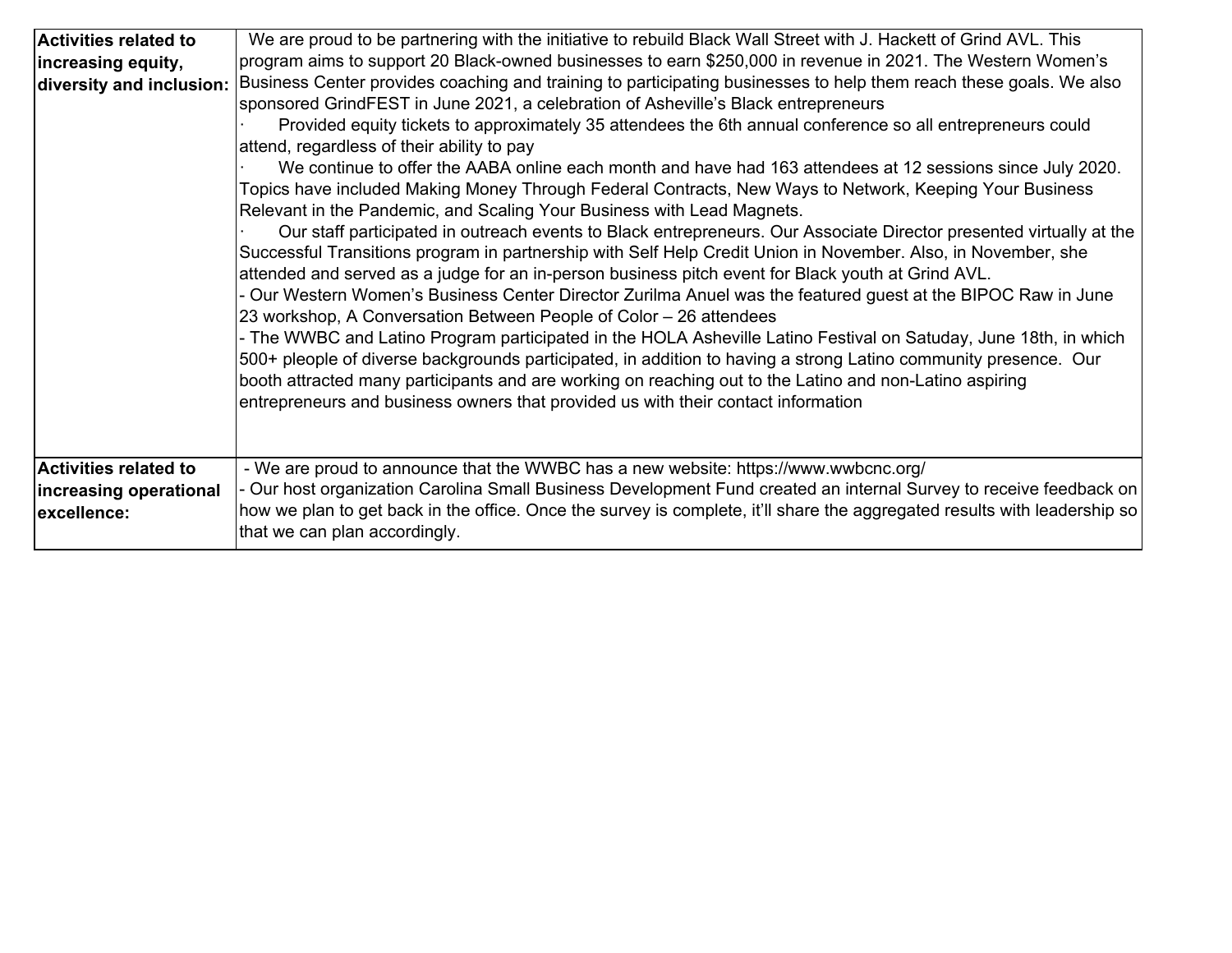## **FY2021 Buncombe County Strategic Partnership Grant Report**

| <b>Organization Name:</b>                | <b>Carolina Small Business Development Fund</b> |  |  |  |  |  |  |  |  |  |
|------------------------------------------|-------------------------------------------------|--|--|--|--|--|--|--|--|--|
| <b>Project Name:</b>                     | <b>Western Women's Business Center</b>          |  |  |  |  |  |  |  |  |  |
| <b>Reporting Quarter:</b><br>(Check one) | Quarter 1 (July 1, 2020 - September 30, 2020)   |  |  |  |  |  |  |  |  |  |
|                                          | Quarter 2 (October 1, 2020 - December 31, 2020) |  |  |  |  |  |  |  |  |  |
|                                          | Quarter 3 (January 1, 2021 - March 31, 2021)    |  |  |  |  |  |  |  |  |  |
|                                          | Quarter 4 (April 1, 2021 - June 30, 2021)       |  |  |  |  |  |  |  |  |  |

## **Progress toward annual goals**

|                                                    |                    | Please only include new data for the specific quarter |                  |                  |                  |                                                 |
|----------------------------------------------------|--------------------|-------------------------------------------------------|------------------|------------------|------------------|-------------------------------------------------|
| <b>Measure</b>                                     | <b>Annual Goal</b> | <b>Quarter 1</b>                                      | <b>Quarter 2</b> | <b>Quarter 3</b> | <b>Quarter 4</b> | <b>Progress</b><br>toward<br><b>Annual Goal</b> |
| # of people served through training and            |                    |                                                       |                  |                  |                  |                                                 |
| technical assistance programs                      | 125                | 122                                                   | 170              | 81               | 28               | 401                                             |
| # of business starts supported by grant activities |                    | 0                                                     |                  |                  | 0                |                                                 |
| Full-time equivalent jobs created or retained with |                    |                                                       |                  |                  |                  |                                                 |
| support from grant                                 | 15                 |                                                       | 20               | 8                |                  | 31                                              |
| Small businesses accessing capital to support      |                    |                                                       |                  |                  |                  |                                                 |
| their ventures                                     | 5                  |                                                       | 12 <sup>2</sup>  | 0                |                  | 15                                              |
| Latino clients receiving one on one technical      |                    |                                                       |                  |                  |                  |                                                 |
| assistance                                         | 15                 |                                                       | 3                |                  | 4                | 15                                              |

#### **Comments:**